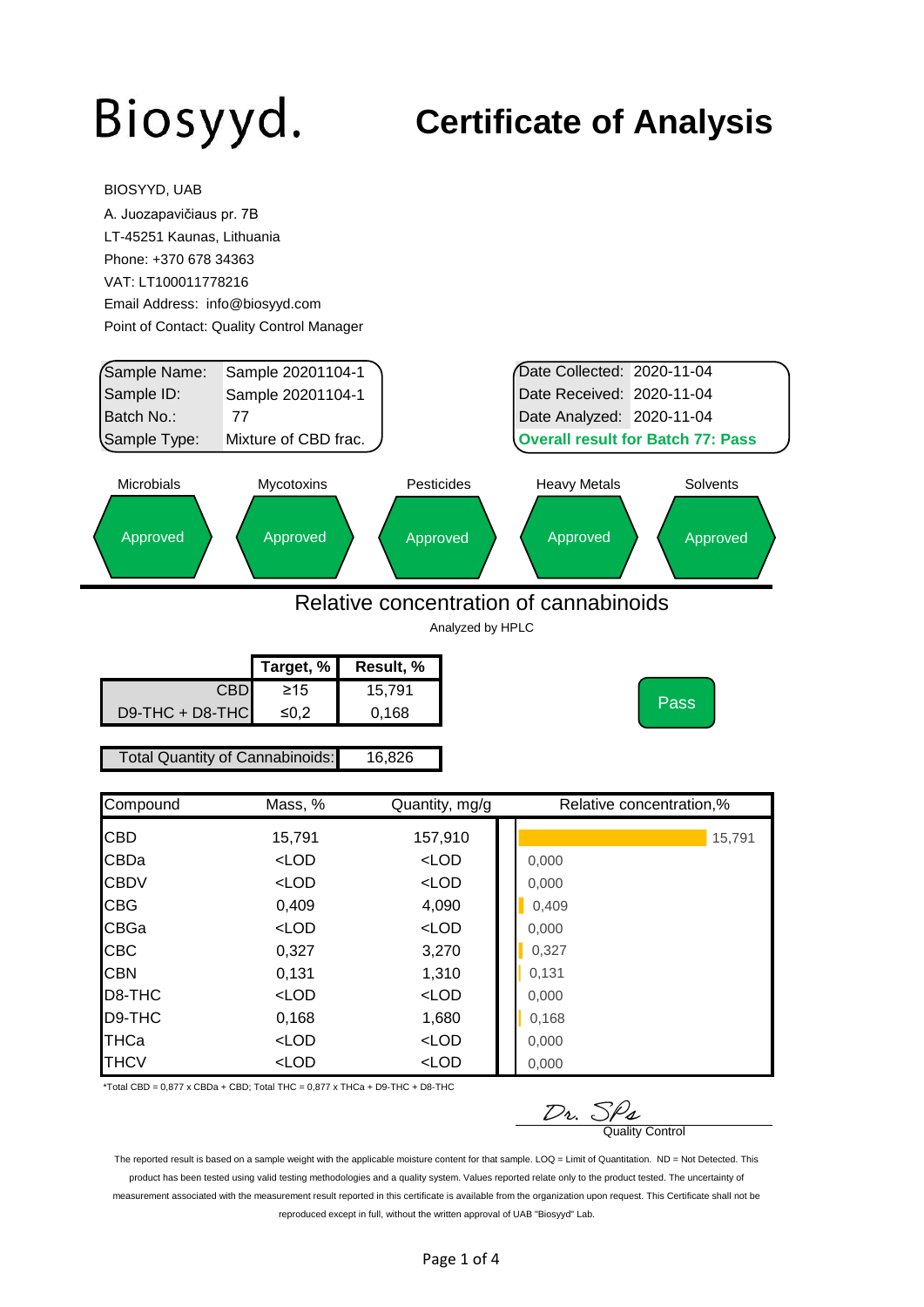|              | Sample Name: Sample 20201104-1 | Date Collected: 2020-11-04         |  |
|--------------|--------------------------------|------------------------------------|--|
| Sample ID:   | Sample 20201104-1              | Date Received: 2020-11-04          |  |
| Batch No.:   |                                | Date Analyzed: 2020-11-04          |  |
| Sample Type: | Mixture of CBD frac.           | <b>Overall result for Batch 77</b> |  |

## **Certificate of Analysis**

**Overall result for Batch 77: Pass** 

| Compound             | Mass, % | Quantity, mg/g | <b>Relative concentration</b> |      |
|----------------------|---------|----------------|-------------------------------|------|
| α-Pinene             | 0,68    | 6,75           |                               | 0,68 |
| Camphene             | $<$ LOD | $<$ LOD        | 0,00                          |      |
| β-Myrcene            | 0,21    | 2,05           | 0,21                          |      |
| $\beta$ -Pinene      | $<$ LOD | $<$ LOD        | 0,00                          |      |
| δ-3-Carene           | $<$ LOD | $<$ LOD        | 0,00                          |      |
| α-Terpinene          | $<$ LOD | $<$ LOD        | 0,00                          |      |
| Ocimene 1            | $<$ LOD | $<$ LOD        | 0,00                          |      |
| D-Limonene           | 0,75    | 7,50           |                               | 0,75 |
| $p$ -Cymene          | $<$ LOD | $<$ LOD        | 0,00                          |      |
| Ocimene <sub>2</sub> | $<$ LOD | $<$ LOD        | 0,00                          |      |
| Eucalyptol           | $<$ LOD | $<$ LOD        | 0,00                          |      |
| y-Terpinene          | $<$ LOD | $<$ LOD        | 0,00                          |      |
| Terpinolene          | $<$ LOD | $<$ LOD        | 0,00                          |      |
| Linalool             | 0,15    | 1,45           | 0,15                          |      |
| Geraniol             | $<$ LOD | $<$ LOD        | 0,00                          |      |
| β-Caryophyllene      | 0,03    | 0,33           | 0,03                          |      |
| α-Humulene           | $<$ LOD | $<$ LOD        | 0,00                          |      |
| Guaiol               | LOD     | $<$ LOD        | 0,00                          |      |
| Total:               | 1,808   | 18,08          |                               |      |

#### **Terpenes**

Analyzed by GC/FID

 $\n *D*$ *v.*  $S$  $\rho$ *4*  $\overline{Q}$  Quality Control

The reported result is based on a sample weight with the applicable moisture content for that sample. LOQ = Limit of Quantitation. ND = Not Detected. This product has been tested using valid testing methodologies and a quality system. Values reported relate only to the product tested. The uncertainty of measurement associated with the measurement result reported in this certificate is available from the organization upon request. This Certificate shall not be reproduced except in full, without the written approval of UAB "Biosyyd" Lab.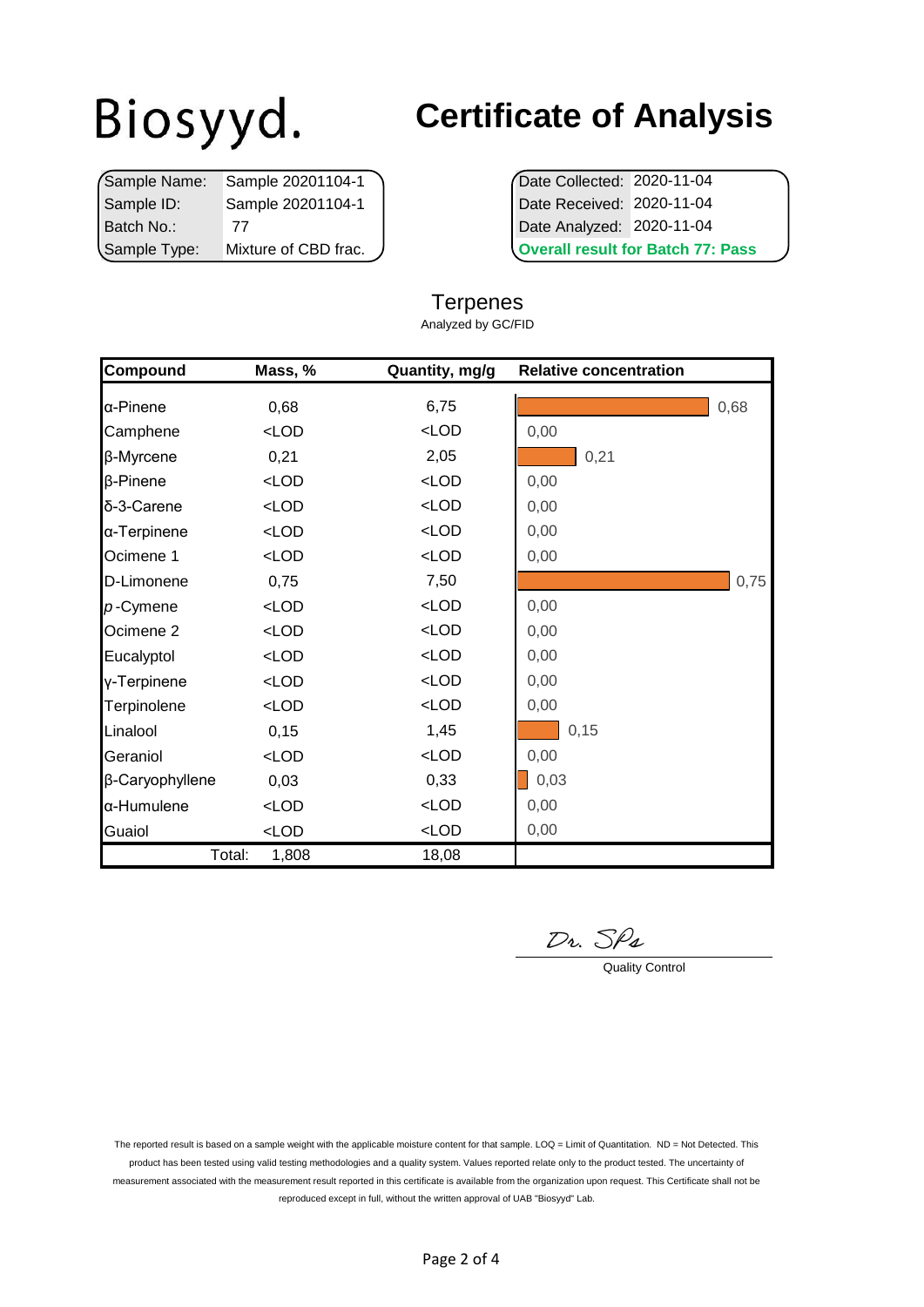|              | Sample Name: Sample 20201104-1 | Date Collected: 2020-11-04 |                                          |
|--------------|--------------------------------|----------------------------|------------------------------------------|
| Sample ID:   | Sample 20201104-1              | Date Received: 2020-11-04  |                                          |
| Batch No.:   |                                | Date Analyzed: 2020-11-04  |                                          |
| Sample Type: | Mixture of CBD frac.           |                            | <b>Overall result for Batch 77: Pass</b> |

| <b>Residual Solvents</b><br>Analyzed by GC/FID |    |                             |                                                                                                                     | <b>Pass</b>   | <b>Microbials</b><br>Analyzed by:<br>ISO 4833-1:2013; |      |        | <b>Pass</b>                     |
|------------------------------------------------|----|-----------------------------|---------------------------------------------------------------------------------------------------------------------|---------------|-------------------------------------------------------|------|--------|---------------------------------|
| Element                                        |    | LOQ, PPM Limit, PPM ss, PPM |                                                                                                                     | <b>Status</b> | ISO 21527-2:2009;                                     |      |        |                                 |
| n-Pentane                                      | 58 | 500                         | <loq< td=""><td>Pass</td><td>ISO 9308-1-2014</td><td></td><td></td><td></td></loq<>                                 | Pass          | ISO 9308-1-2014                                       |      |        |                                 |
| Ethanol                                        | 58 | 500                         | <loq< td=""><td>Pass</td><td></td><td></td><td></td><td></td></loq<>                                                | Pass          |                                                       |      |        |                                 |
| Diethyl ether                                  | 58 | 500                         | <loq< td=""><td>Pass</td><td></td><td></td><td></td><td></td></loq<>                                                | Pass          |                                                       |      |        |                                 |
| Acetone                                        | 58 | 500                         | <loq< td=""><td>Pass</td><td><b>Component</b></td><td></td><td></td><td>Limit, CFU/g Mass, CFU/g Status</td></loq<> | Pass          | <b>Component</b>                                      |      |        | Limit, CFU/g Mass, CFU/g Status |
| 2-Propanol                                     | 58 | 500                         | <loq< td=""><td>Pass</td><td>Yeast</td><td>&lt; 10</td><td><math>&lt;</math>10</td><td>Pass</td></loq<>             | Pass          | Yeast                                                 | < 10 | $<$ 10 | Pass                            |
| 1-Propanol                                     | 58 | 500                         | <loq< td=""><td>Pass</td><td>Molds</td><td>&lt; 10</td><td><math>&lt;</math>10</td><td>Pass</td></loq<>             | Pass          | Molds                                                 | < 10 | $<$ 10 | Pass                            |
| Ethyl acetate                                  | 58 | 500                         | <loq< td=""><td>Pass</td><td>E. Coli.</td><td>N.D.</td><td>N.D.</td><td>Pass</td></loq<>                            | Pass          | E. Coli.                                              | N.D. | N.D.   | Pass                            |
| 2-Butanol                                      | 58 | 500                         | <loq< td=""><td>Pass</td><td>Salmonella</td><td>N.D.</td><td>N.D.</td><td>Pass</td></loq<>                          | Pass          | Salmonella                                            | N.D. | N.D.   | Pass                            |
| Isobutanol                                     | 58 | 500                         | <loq< td=""><td>Pass</td><td></td><td></td><td></td><td></td></loq<>                                                | Pass          |                                                       |      |        |                                 |
| n-Heptane                                      | 58 | 500                         | <loq< td=""><td>Pass</td><td></td><td></td><td></td><td></td></loq<>                                                | Pass          |                                                       |      |        |                                 |
| 1-Butanol                                      | 58 | 500                         | <loq< td=""><td>Pass</td><td></td><td></td><td></td><td></td></loq<>                                                | Pass          |                                                       |      |        |                                 |
| Propyl acetate                                 | 58 | 500                         | <loq< td=""><td>Pass</td><td><b>Mycotoxins</b></td><td></td><td></td><td>Pass</td></loq<>                           | Pass          | <b>Mycotoxins</b>                                     |      |        | Pass                            |
| 1-Pentanol                                     | 58 | 500                         | <loq< td=""><td>Pass</td><td>Analyzed by:</td><td></td><td></td><td></td></loq<>                                    | Pass          | Analyzed by:                                          |      |        |                                 |
| <b>Butyl</b> acetate                           | 58 | 500                         | <loq< td=""><td>Pass</td><td>SDP 5.4.4. CH.20</td><td></td><td></td><td></td></loq<>                                | Pass          | SDP 5.4.4. CH.20                                      |      |        |                                 |

#### **Certificate of Analysis**

| <b>Overall result for Batch 77: Pass</b> |  |  |  |  |
|------------------------------------------|--|--|--|--|
| Date Analyzed: 2020-11-04                |  |  |  |  |
| Date Received: 2020-11-04                |  |  |  |  |
| Date Collected: 2020-11-04               |  |  |  |  |

| Pass          |                  | Microbials<br>Analyzed by:            |      |                                 | Pass |
|---------------|------------------|---------------------------------------|------|---------------------------------|------|
| <b>Status</b> |                  | ISO 4833-1:2013:<br>ISO 21527-2:2009; |      |                                 |      |
| Pass          |                  | ISO 9308-1-2014                       |      |                                 |      |
| Pass          |                  |                                       |      |                                 |      |
| Pass          |                  |                                       |      |                                 |      |
| Pass          | <b>Component</b> |                                       |      | Limit, CFU/g Mass, CFU/g Status |      |
| Pass          | Yeast            |                                       | <10  | 10<                             | Pass |
| Pass          | <b>Molds</b>     |                                       | <10  | $10^{-1}$                       | Pass |
| Pass          | E. Coli.         |                                       | N.D. | N.D.                            | Pass |
| Pass          | Salmonella       |                                       | N.D. | N.D.                            | Pass |
| —             |                  |                                       |      |                                 |      |

| <b>Mycotoxins</b><br>Analyzed by:<br>SDP 5.4.4. CH.20 |   | Pass                          |                                  |               |
|-------------------------------------------------------|---|-------------------------------|----------------------------------|---------------|
| Mycotoxin                                             |   | LOQ, PPB Limit, PPB Mass, PPB |                                  | <b>Status</b> |
| Aflatoxins                                            | 4 | 20                            | <loq< td=""><td>Pass</td></loq<> | Pass          |
| Ochratoxin A                                          |   | 20                            | <loq< td=""><td>Pass</td></loq<> | Pass          |

| <b>Heavy Metals</b><br>Analyzed by:<br>EN 14084:2003 |    | Pass                          |                                  |               |
|------------------------------------------------------|----|-------------------------------|----------------------------------|---------------|
| Element                                              |    | LOQ, PPB Limit, PPB Mass, PPB |                                  | <b>Status</b> |
| Arsenic                                              | 56 | 2000                          | LOO                              | Pass          |
| Cadmiun                                              | 56 | 820                           | <loq< td=""><td>Pass</td></loq<> | Pass          |
| Lead                                                 | 56 | 1200                          | <loq< td=""><td>Pass</td></loq<> | Pass          |
| Mercury                                              | 56 | 400                           | <loq< td=""><td>Pass</td></loq<> | Pass          |

 $\frac{D_1}{D_2}$  Quality Control

The reported result is based on a sample weight with the applicable moisture content for that sample. LOQ = Limit of Quantitation. ND = Not Detected. This product has been tested using valid testing methodologies and a quality system. Values reported relate only to the product tested. The uncertainty of measurement associated with the measurement result reported in this certificate is available from the organization upon request. This Certificate shall not be reproduced except in full, without the written approval of UAB "Biosyyd" Lab.